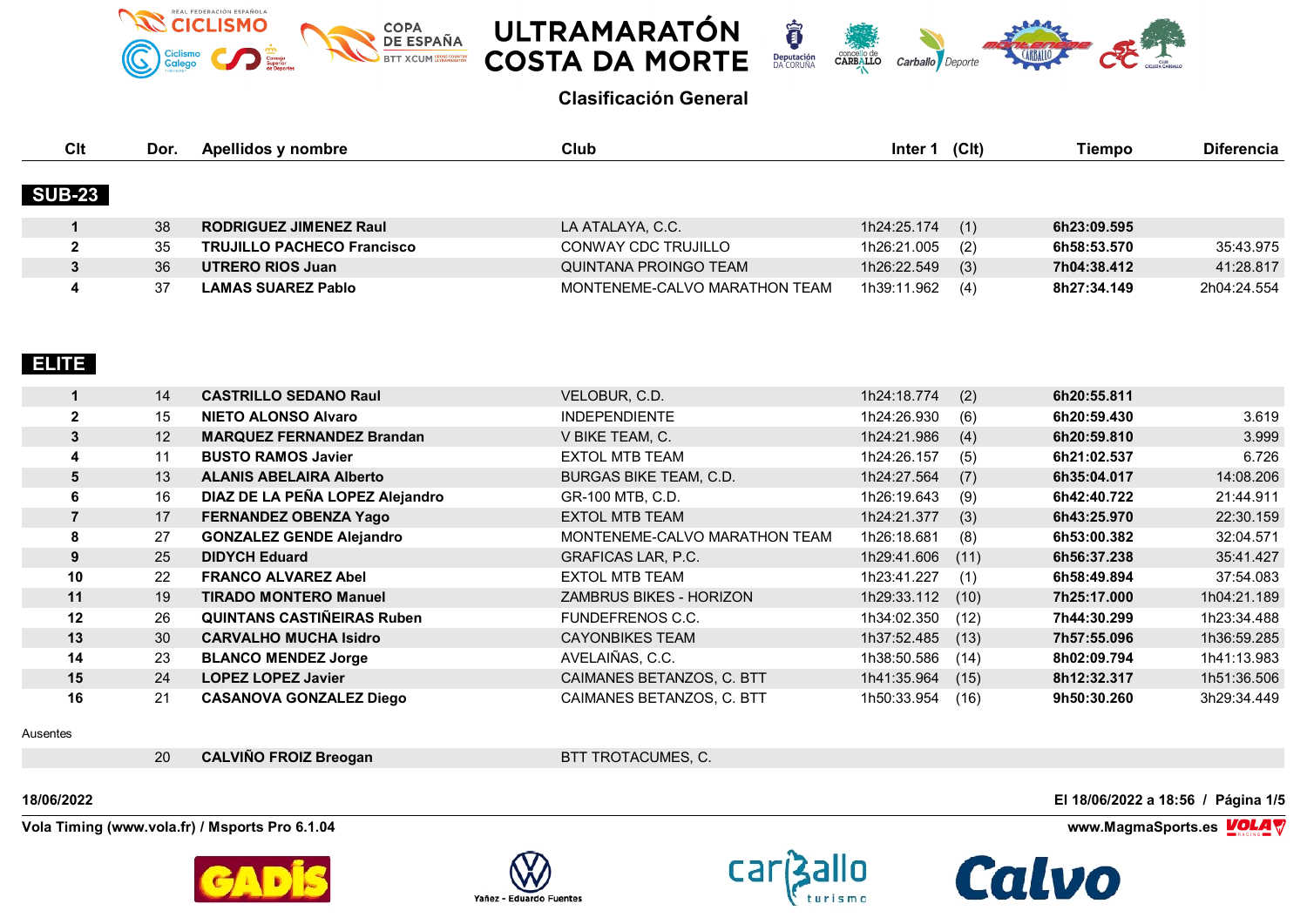







| <b>Clt</b> | Dor. | Apellidos y nombre          | Club             | (C <sub>l</sub> )<br>Inter 1 | <b>Tiempo</b> | <b>Diferencia</b> |
|------------|------|-----------------------------|------------------|------------------------------|---------------|-------------------|
| Abandonos  |      |                             |                  |                              |               |                   |
|            | 18   | <b>SALVA MARTINEZ Pau</b>   | GSPORT-T3SCC, CC |                              |               |                   |
|            | 28   | <b>CUNDINS ORONS Ruben</b>  | MONTENEME, C. C. |                              |               |                   |
|            | 29   | <b>PIÑEIRO LOPEZ Manuel</b> | MTC TEAM, C.     |                              |               |                   |

# **MASTER 30**

| 41 | <b>CASUSO CASTRO Manuel</b>       | <b>CDM XESTEIRAS</b>  | 1h24:24.073<br>(1) | 6h39:22.656 |             |
|----|-----------------------------------|-----------------------|--------------------|-------------|-------------|
| 40 | <b>MARTINEZ QUINTERO Enrique</b>  | DELGADO BIKE, C.C.    | 1h29:32.207<br>(3) | 7h15:17.232 | 35:54.576   |
| 42 | <b>SANTACRUZ DEL VALLE Alvaro</b> | X-SAUCE               | (2)<br>1h28:11.605 | 7h19:25.611 | 40:02.955   |
| 50 | <b>CASAL REY Antonio</b>          | GLOBAL DXT TEAM, C.D. | 1h35:40.459<br>(5) | 7h41:00.295 | 1h01:37.639 |
| 48 | <b>PEREZ MARTINEZ Gustavo</b>     | BICI O CON, C.        | 1h29:38.020<br>(4) | 7h45:51.649 | 1h06:28.993 |
| 49 | <b>REY ABELLEIRA Jose Antonio</b> | TOXO. P.C.            | 1h40:13.299<br>(6) | 8h29:43.510 | 1h50:20.854 |
| 47 | <b>GARCIA BERMUDEZ Hector</b>     | MONTENEME, C. C.      | (7)<br>1h54:01.987 | 9h04:52.404 | 2h25:29.748 |

### Ausentes

| 44 | <b>MIRAMONTES IGLESIAS Ruben</b> | BICI TOUPAS, C.C. |
|----|----------------------------------|-------------------|
| 46 | <b>CAO COSTOYA Javier</b>        | JARNACHAS, A.D.   |

## Abandonos

| 40. | <b>TRILLO BLANCO Angel</b>    | TOXO, P.C.      |
|-----|-------------------------------|-----------------|
|     | <b>SUAREZ COUSILLAS Dario</b> | MONTENEME, C. C |

# **MASTER 40**

|            | 51 | VILLALAIN BILBAO Iñaki                         | ASTORGA, C.D.C. | $1h24:27.260$ (1) | 6h39:22.734                        |
|------------|----|------------------------------------------------|-----------------|-------------------|------------------------------------|
| 18/06/2022 |    |                                                |                 |                   | El 18/06/2022 a 18:56 / Página 2/5 |
|            |    | Vola Timing (www.vola.fr) / Msports Pro 6.1.04 |                 |                   | www.MagmaSports.es <u>VOLA</u> ∀   |





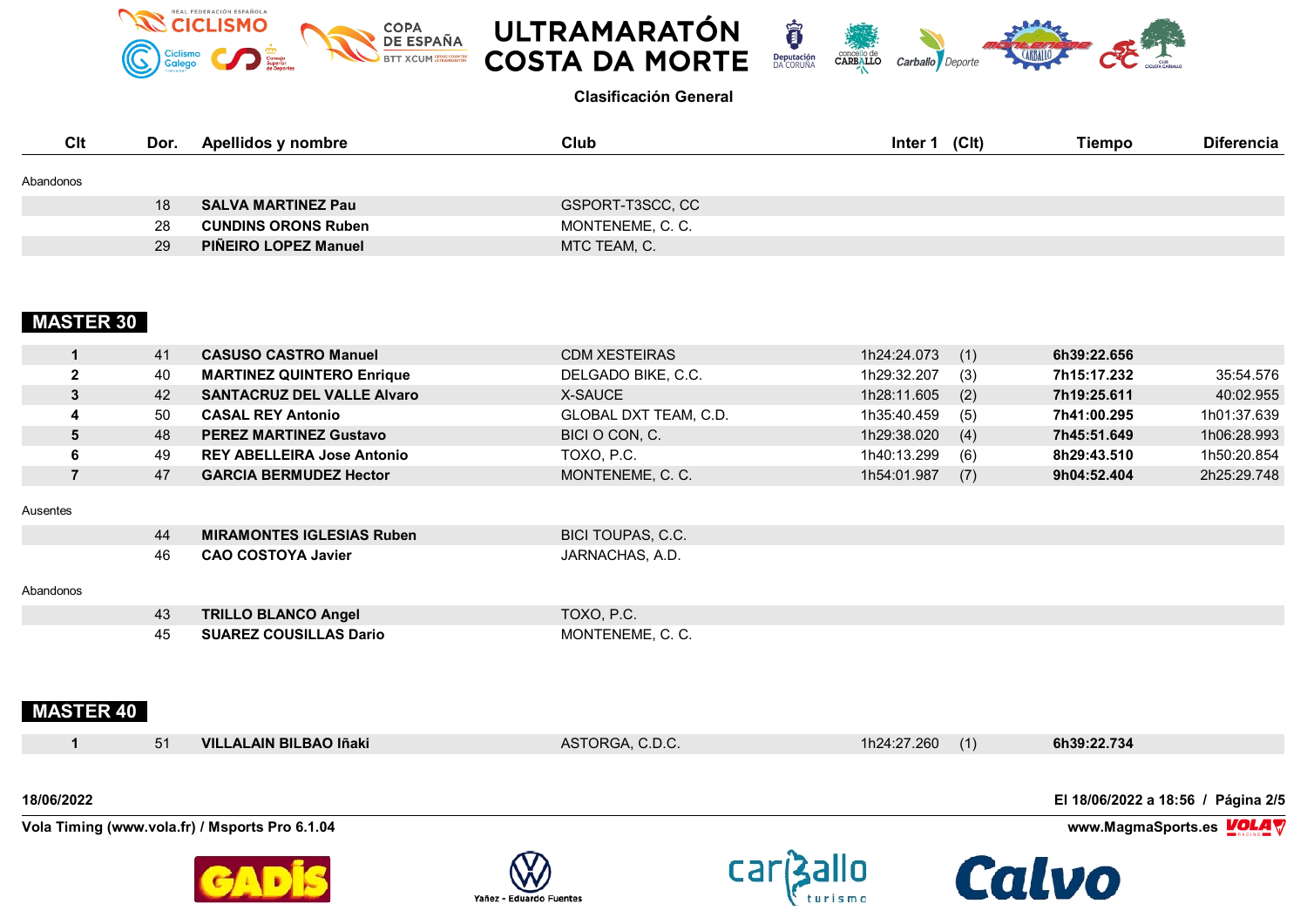







| Clt              | Dor. | Apellidos y nombre                             | Club                           | Inter 1 (CIt) |      | <b>Tiempo</b>                      | <b>Diferencia</b> |
|------------------|------|------------------------------------------------|--------------------------------|---------------|------|------------------------------------|-------------------|
| $\overline{2}$   | 52   | <b>GONZALEZ PERPIÑAN Marcos</b>                | <b>CULTBIKES, CC</b>           | 1h26:19.197   | (2)  | 6h56:38.209                        | 17:15.475         |
| 3                | 65   | <b>DELGADO ALONSO Jose Ramon</b>               | DELGADO BIKE, C.C.             | 1h29:39.216   | (5)  | 7h04:37.165                        | 25:14.431         |
| 4                | 53   | <b>ABEAL ORGEIRA Jorge</b>                     | 3AG, C.D.                      | 1h27:36.002   | (3)  | 7h05:58.613                        | 26:35.879         |
| 5                | 71   | PEÑA ALVAREZ Marcos                            | 3AG, C.D.                      | 1h29:39.239   | (6)  | 7h06:39.487                        | 27:16.753         |
| 6                | 54   | <b>MARTINEZ MONEO Ivan</b>                     | KANINA BIKES, C.D.             | 1h35:38.655   | (13) | 7h08:50.630                        | 29:27.896         |
| $\overline{7}$   | 58   | <b>VALIÑA AMEIJENDA Carlos</b>                 | 3AG, C.D.                      | 1h35:37.319   | (12) | 7h18:42.714                        | 39:19.980         |
| 8                | 69   | <b>FERREIRO OTERO Marco Antonio</b>            | BTTEIROS COVA DA SERPE, C.     | 1h29:39.028   | (4)  | 7h20:10.873                        | 40:48.139         |
| 9                | 56   | <b>MASCATO FERNANDEZ Yago</b>                  | TOXO, P.C.                     | 1h32:45.009   | (7)  | 7h29:11.048                        | 49:48.314         |
| 10               | 72   | <b>BARREIRO MALVIDO Santiago</b>               | MASTER MORRAZO, C.             | 1h34:03.592   | (9)  | 7h32:04.733                        | 52:41.999         |
| 11               | 55   | <b>PALMERO VIRUE Juan Antonio</b>              | BTT ARCHIDONA, C.D.            | 1h36:16.788   | (15) | 7h35:33.137                        | 56:10.403         |
| 12               | 60   | <b>GARCIA DUBRA Juan</b>                       | 3AG, C.D.                      | 1h35:37.041   | (11) | 7h51:12.009                        | 1h11:49.275       |
| 13               | 63   | <b>ROMERO ROMERO Jose Maria</b>                | MUROS, C.C.                    | 1h35:39.663   | (14) | 7h58:53.657                        | 1h19:30.923       |
| 14               | 61   | <b>TORVISO BERDEAL Jose Antonio</b>            | EXTOL MTB TEAM, C.D.           | 1h34:00.872   | (8)  | 8h03:45.837                        | 1h24:23.103       |
| 15               | 70   | <b>MIGUEZ LOPEZ Pablo</b>                      | <b>GRAFICAS LAR, P.C.</b>      | 1h39:19.109   | (19) | 8h06:03.780                        | 1h26:41.046       |
| 16               | 66   | <b>JIMENEZ ESTRADA Antonio</b>                 | BICI VERDE, C.C.               | 1h38:19.814   | (16) | 8h07:26.608                        | 1h28:03.874       |
| 17               | 67   | <b>FERRO PEREZ Manuel</b>                      | LARACHA, C.C.                  | 1h38:45.689   | (17) | 8h09:12.386                        | 1h29:49.652       |
| 18               | 57   | <b>BAQUER SIPIERA Luis</b>                     | EL MOLINO DE VALDESPARTERA, C. | 1h39:15.360   | (18) | 8h16:49.915                        | 1h37:27.181       |
| 19               | 59   | <b>NIETO GOMEZ Javier</b>                      | <b>DECOMESA</b>                | 1h41:54.338   | (20) | 8h32:38.902                        | 1h53:16.168       |
| 20               | 62   | <b>LEIS MOSQUERA Juan Jesus</b>                | RIBADOULLA, A.S.D.             | 1h34:04.271   | (10) | 8h38:01.627                        | 1h58:38.893       |
| Ausentes         |      |                                                |                                |               |      |                                    |                   |
|                  | 64   | <b>COUSILLAS FIGUEIRAS Gines</b>               | 3AG, C.D.                      |               |      |                                    |                   |
| Abandonos        |      |                                                |                                |               |      |                                    |                   |
|                  | 68   | <b>ALDAO VILA Manuel</b>                       | 3AG, C.D.                      |               |      |                                    |                   |
| <b>MASTER 50</b> |      |                                                |                                |               |      |                                    |                   |
| $\mathbf 1$      | 75   | <b>CAMPILLO VICENTE Juan Carlos</b>            | ES XEBEL.LI DE EIVISSA C.C.    | 1h29:41.255   | (2)  | 7h20:12.780                        |                   |
| 18/06/2022       |      |                                                |                                |               |      | El 18/06/2022 a 18:56 / Página 3/5 |                   |
|                  |      | Vola Timing (www.vola.fr) / Msports Pro 6.1.04 |                                |               |      | www.MagmaSports.es <b>VOLA</b>     |                   |







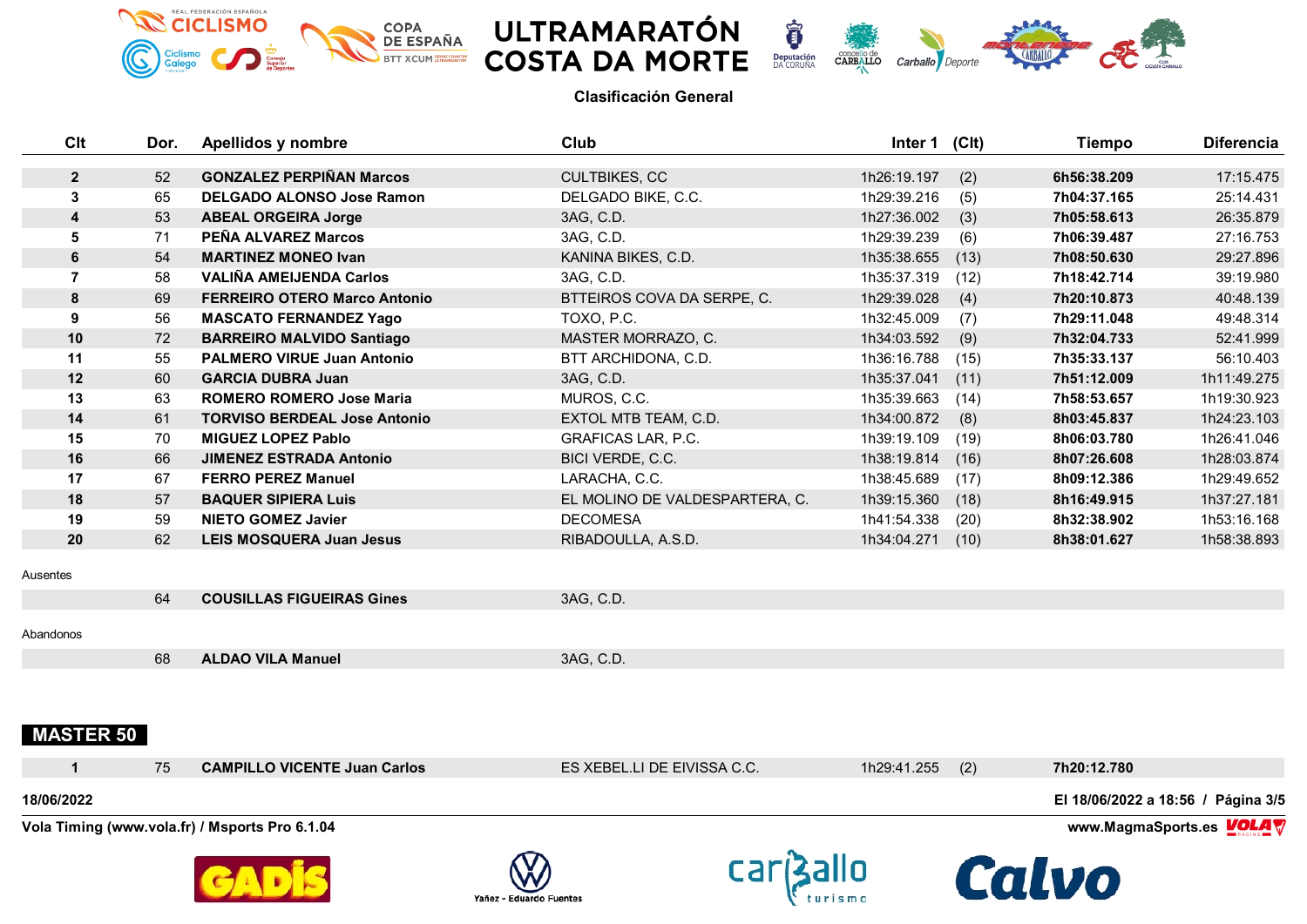







| Clt | Dor. | Apellidos y nombre                       | Club                  | Inter 1     | (C <sub>l</sub> ) | Tiempo       | <b>Diferencia</b> |
|-----|------|------------------------------------------|-----------------------|-------------|-------------------|--------------|-------------------|
|     | 83   | <b>EXPOSITO ABELEDO Juan Manuel</b>      | MTC TEAM, C.          | 1h29:34.152 | (1)               | 7h23:09.741  | 2:56.961          |
|     | 81   | <b>CAMPOS FERNANDEZ Aurelio</b>          | MONTENEME, C. C.      | 1h36:25.437 | (3)               | 7h37:34.758  | 17:21.978         |
|     | 82   | <b>OTERO AMOR Carlos</b>                 | NORINVER CYCLING TEAM | 1h37:36.851 | (5)               | 7h50:56.515  | 30:43.735         |
|     | 78   | <b>FELIPEZ PAZOS Jesus</b>               | LARACHA, C.C.         | 1h37:18.686 | (4)               | 7h59:42.078  | 39:29.298         |
| o.  | 80   | <b>HONTORIA DE ANDRES Gonzalo</b>        | SALCHI-MATRIX FITNESS | 1h47:35.241 | (6)               | 8h50:35.528  | 1h30:22.748       |
|     | 77   | <b>SOUTO SEIJAL Javier</b>               | MONTE XALO, P.C.      | 2h05:45.847 | (8)               | 9h47:21.554  | 2h27:08.774       |
| o   | 76   | <b>CARRASCO LUCAS-TORRES Jose Andres</b> | <b>MTB GIGANTES</b>   | 1h56:00.000 | (7)               | 10h08:51.000 | 2h48:38.220       |

### Abandonos

| 79 | <b>FERREIROS LOUREIRO Juan Manuel</b> | BURGAS BIKE TEAM, C.D.\ |
|----|---------------------------------------|-------------------------|
| 84 | <b>AMADO LAMELA Manuel</b>            | CAMBRE. C.C.            |

## **ELITE FEM.**

|  | <b>ALONSO CARBALLO Susana</b>        | EXTOL MTB TEAM               | 1h38:37.249<br>(1) | 7h40:59.835 |           |
|--|--------------------------------------|------------------------------|--------------------|-------------|-----------|
|  | <b>MORAN ROZA Cristina</b>           | <b>GOROS BIKE- CASTAÑEDA</b> | 1h38:47.094<br>(2) | 7h45:29.649 | 4:29.814  |
|  | <b>BARREIRA SALGADO Maria Teresa</b> | EXTOL MTB TEAM               | (3)<br>1h39:20.493 | 8h03:35.043 | 22:35.208 |
|  | <b>GUTIERREZ GARCIA Estefania</b>    | CARES DEVA                   | (5)<br>1h41:48.432 | 8h07:46.909 | 26:47.074 |
|  | <b>BALLESTEROS LIEBANES Marta</b>    | CONWAY CDC TRUJILLO          | (4)<br>1h41:47.050 | 8h20:20.389 | 39:20.554 |
|  | <b>ORTEGA AGUILAR Eva</b>            | EXTOL MTB TEAM               | 1h41:50.355<br>(6) | 8h38:01.869 | 57:02.034 |

# **MASTER 30 FEM.**

|  | <b>CABALLERO POMARES Sara</b> | DELGADO BIKE, C.C. | 2h05:55.807 | 10h00:20.220 |
|--|-------------------------------|--------------------|-------------|--------------|

**Vola Timing (www.vola.fr) / Msports Pro 6.1.04 www.MagmaSports.es VOLA** 









**18/06/2022 El 18/06/2022 a 18:56 / Página 4/5**